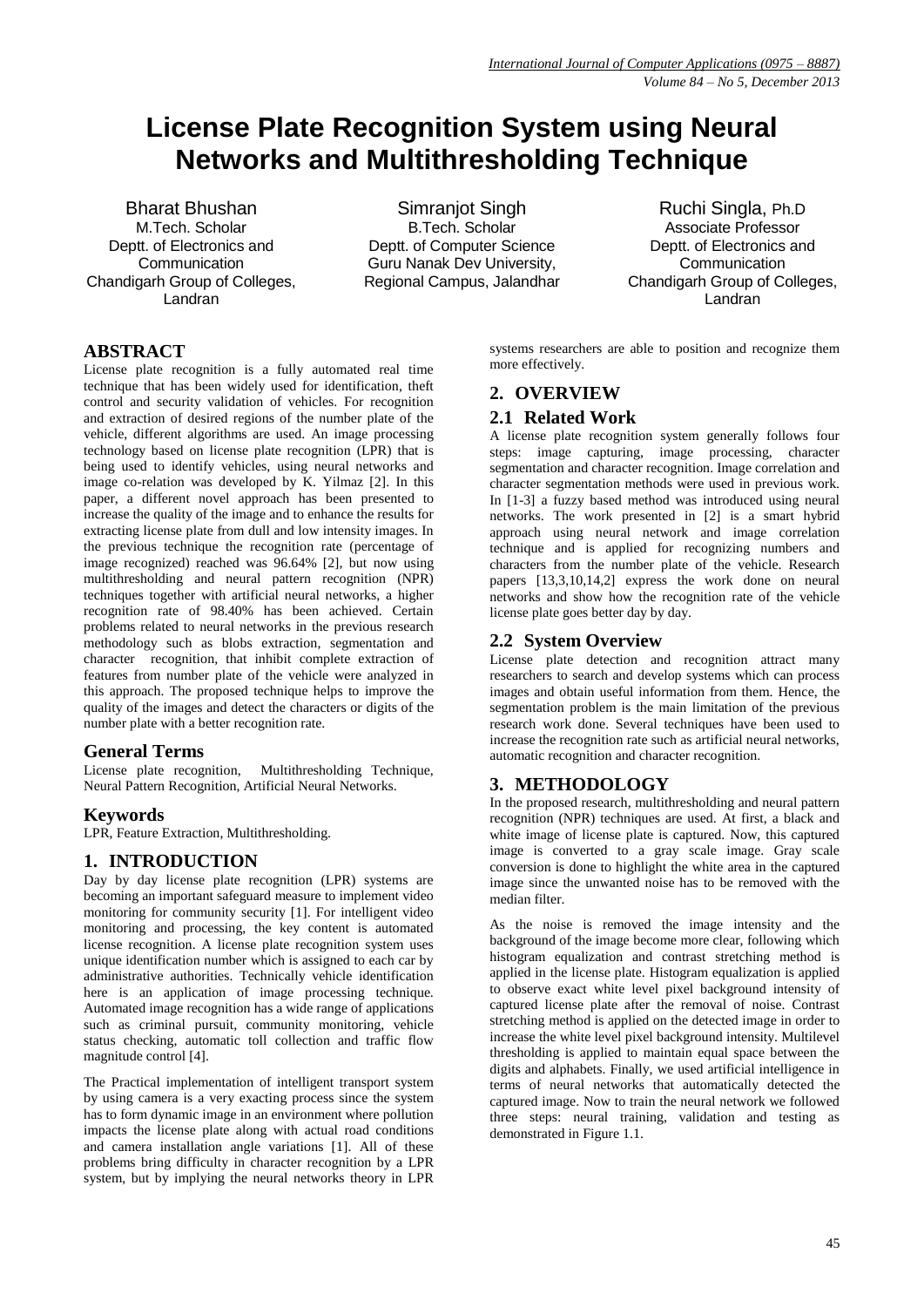

**Fig 1: Neural pattern recognition methodology**

# **4. SYSTEM BLOCK DIAGRAM**



**Fig 2: Basic Block Diagram of License Plate Recognition**

## **4.1 Pre-processing**

In the pre-processing method, firstly the captured image is converted to gray scale image. This method is applied to make the background of the image more clear that is white.

## **4.2 Median filter**

In order to filter out the unwanted portion of the image and replace it with a white background, we need a filter mechanism. Median filter is applied to remove this unwanted noise from the image, that eventually improves the recognition rate.

## **4.3 Multithresholding Technique**

For image segmentation, the most powerful technique is multithresholding. The application of multithresholding techniques is based on the assumption that object and background pixels in a digital image can be distinguished by their gray-level or color values. The proposed multithresholding technique can be applied to gray-level images as well as to color images.

## **4.4 Blob extraction method**

Blob extraction method is commonly used to remove the segmentation problem so that the characters or digits in the number plate are not combined together. This method is very helpful in finding the proper intensities of each digit or alphabet.

| blob no:1 | blob no:2 | blob no:3 | blob no:4 | blob no:5 |
|-----------|-----------|-----------|-----------|-----------|
|           |           |           |           |           |
| blob no:6 | blob no:7 | blob no:8 | blob no:9 |           |
| ľ,        |           |           |           |           |

#### **Fig 3: Blob Extraction Method**

## **4.5 Pattern Recognition**

The act of recognition can be divided into two broad categories: recognizing concrete items and recognizing abstract items. The recognition of concrete items involves the recognition of spatial and temporal items (PR). Examples of spatial items are fingerprints, weather maps, pictures and physical objects. Examples of temporal items are waveforms and signatures. Recognition of abstract items involves the recognition of a solution to a problem, an old conversation or argument etc. or simply recognizing items that do not exist physically.

## **4.6 Feature Extraction**

Feature extraction is a process of studying and extracting useful information from the filtered input patterns. The derived information may be general features, which are evaluated to ease further processing. For example, in image recognition, the extracted features will contain information about the gray shade, texture, shape or context of the image. This is the main information used in image processing. Again, the methods of feature extraction and the extracted features are application dependent [7].

#### **4.7 Character Recognition**

This is the main step of the system where segmented characters are recognized. Character recognition is also called optical character recognition (OCR). Earlier methods used for recognizing number plate was formula based recognition which has been replaced by neural networks nowadays [7].

## **4.8 Artificial Neural Networks**

The pattern recognition approaches discussed so far are based on direct computation through machines. Direct computations are based on math-related techniques and discusses bionicsrelated concepts in recognizing patterns. An artificial neural network is an interconnected group of nodes, akin to the vast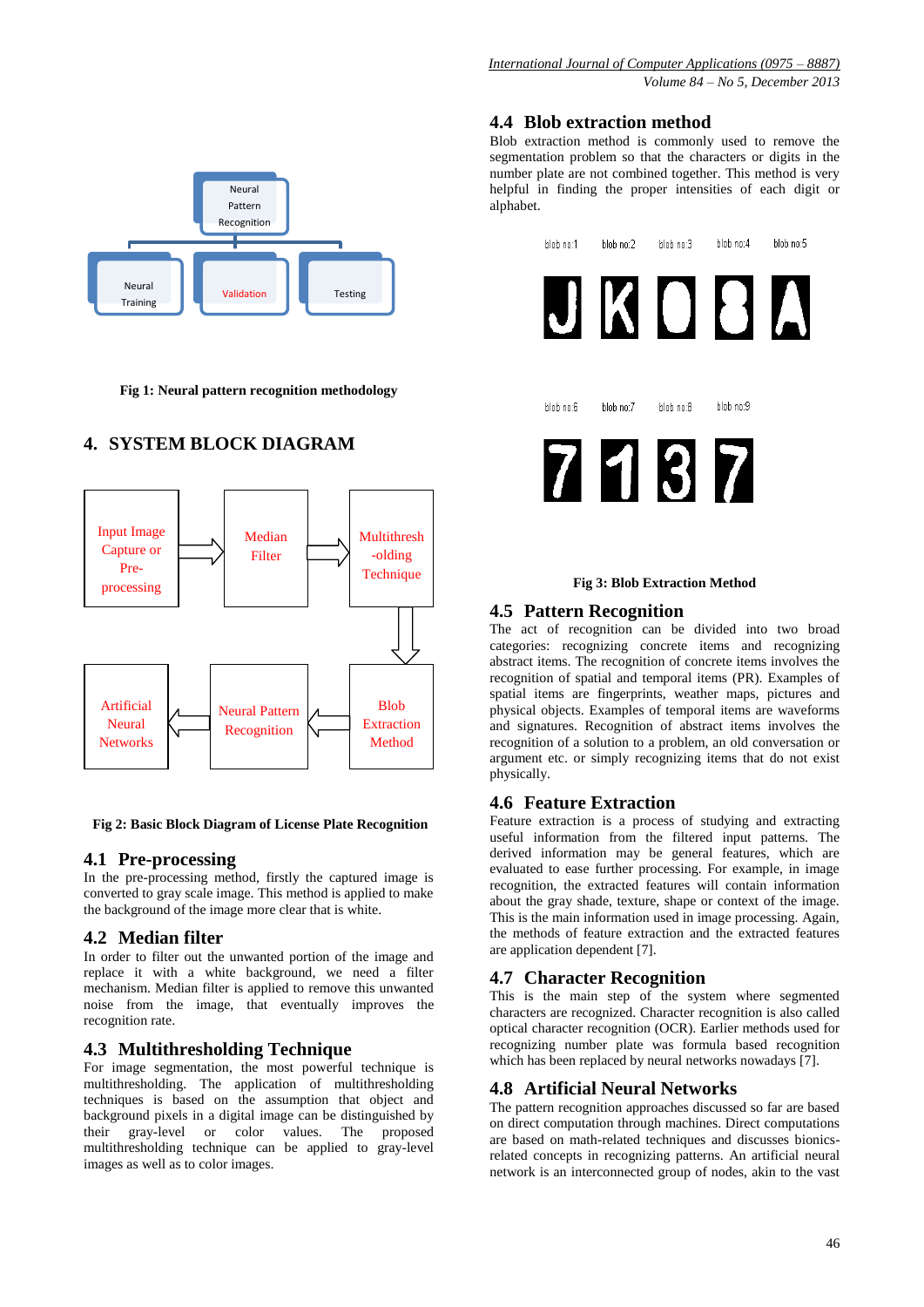**5. LPR FLOW CHART**

network of neurons in a brain. Here, in Figure 2.2 each circular node represents an artificial neuron and an arrow represents a connection from the output of one neuron to the input of another.



**Fig 3: Model of an Artificial Neural Network**



**Fig 4: License Plate Recognition flow chart**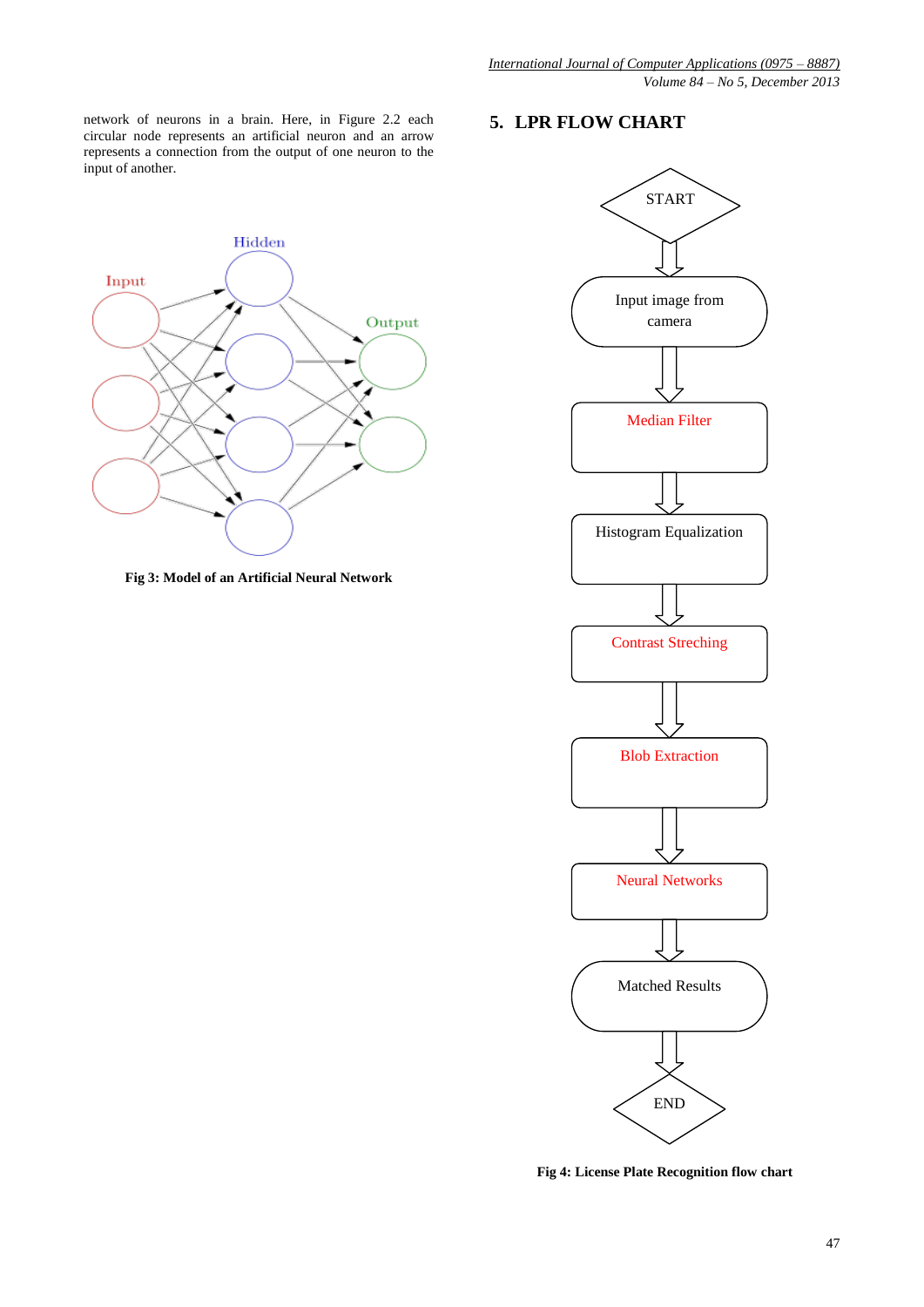## **6. ADVANTAGES OF LICENSE PLATE RECOGNITION**

## **6.1 Traffic laws regulation**

License plate recognition technology is advantageous in regulation of the traffic rules. For example, a license plate recognition device can be put at an intersection and record the license plate of a car that runs a red light. A citation can then be sent to the registered owner of the car. Similarly, an LPR device can be placed in an area where speeding is a common problem and record the infraction for follow-through with a citation [4].

## **6.2 Law Enforcement**

License plate recognition technology has several applications in areas of law enforcement. An LPR device can be mounted on a patrol car to record plates of passing cars. This information can then be compared with the law enforcement data base for vehicles associated with a crime. This is useful in Amber alerts, finding stolen vehicles and executing felony warrants.

## **6.3 Vehicle Access**

An LPR system is also useful for vehicle access. On toll roads, these systems can be used to allow cars to pass through toll gates without stopping. The LPR records the plate of the car and associates the number with the registered owner. The bill can then be sent by mail. This technology also can be used in secure, gated locations. When a vehicle recorded in a database approaches a security gate, the system recognizes the license plate, and the gate opens automatically. This allows the driver to pass without interruption and eliminates the possibility of an entrance code being stolen.

## **7. APPLICATIONS OF LICENSE PLATE RECOGNITION**

License plate re There are several applications of automatic license plate recognition. The two major values license plate recognition adds to systems are automation and security.

An Intelligent Transportation System equipped with LPR can provide:

- 1. Flexible and automatic highway toll collection systems
- 2. Analysis of city traffic during peak periods
- 3. Automation of weigh-in-motion systems
- 4. Enhanced vehicle theft prevention
- 5. Effective law enforcement
- 6. Effective enforcement of traffic rules
- 7. Highest efficiency for border control systems, etc.

## **8. RESULTS**

The new proposed technique that is using multithresholding with neural networks can recognize the number plates of the vehicles with better recognition rate i.e. with 98.40 %. Figure 5 shows the original number plate that has been extracted for the recognition purpose.



**Fig 5: Original number plate**

In Figure 6 median filter is applied to remove the noise or unwanted material from the number plate.



#### **Fig 6: After the application of media filter**

Figure 7 shows the histogram equalization results of the detected number plate before contrast stretching. The graph defines the exact received intensity of index values ranges from 50-150.



#### **Fig 7: Before contrast stretching histogram**

Figure 8 shows the results of the detected number plate after contrast stretching.The graph shows the increased intensity of the white pixels from 50-250.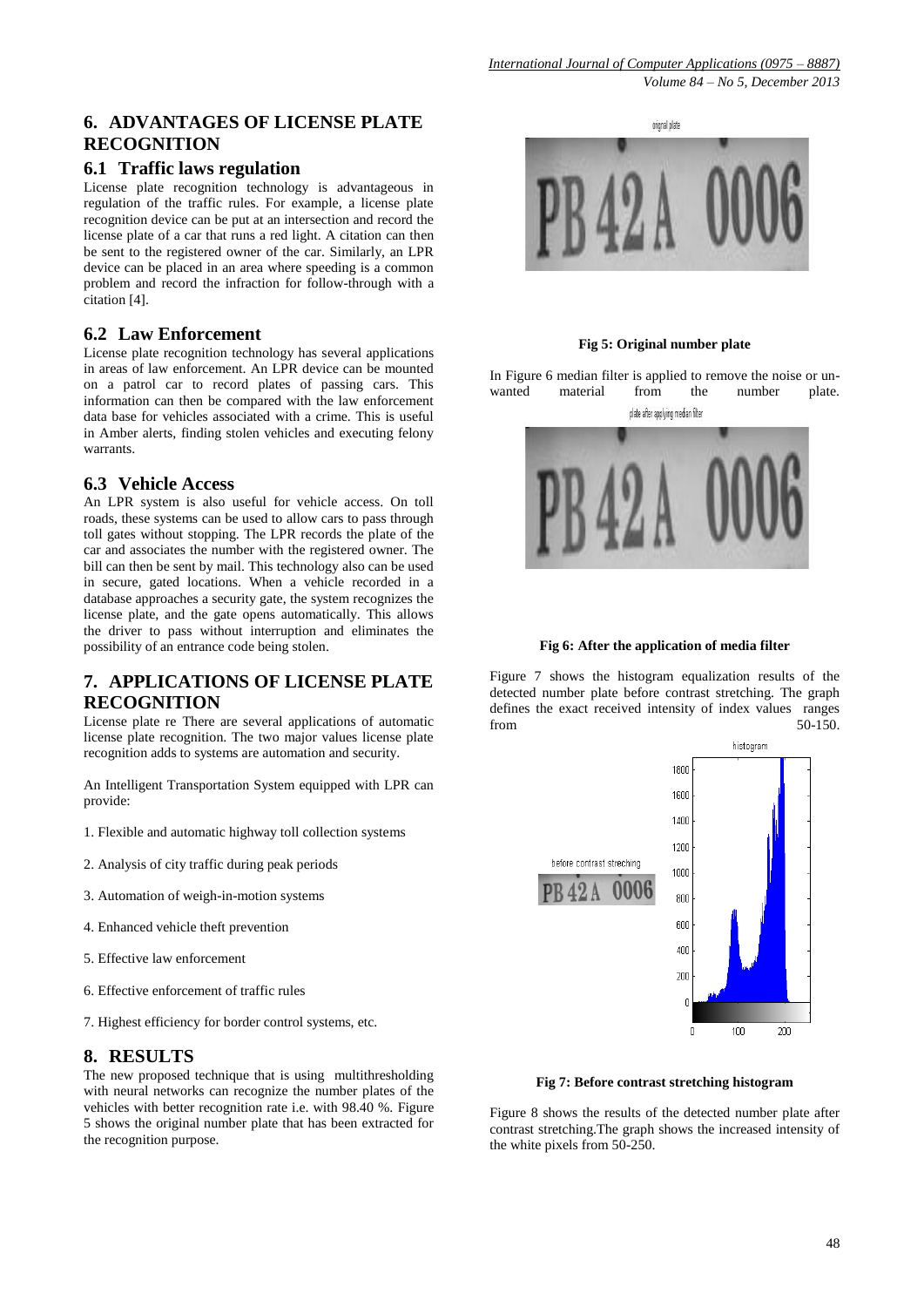

**Fig 8: After contrast stretching histogram**

## **9. OUTPUT IMAGE COMPARISON OF THE PREVIOUS OTSU METHOD AND THE MULTITHRESHOLDING METHOD**

binarization using otsu



**Fig 9: Binarisation using OTSU method with recognition rate of 96.64%**



**Fig 10: Binarization using the proposed Multilevel Thesholding with increased recognition rate of 98.40%**

# **10. GRAPHICAL COMPARISON OF PROPOSED MULTITHRESHOLDING TECHNIQUE WITH NEURAL NETWORKS WITH IMAGE CORRELATION**

In Figure 10 the black color bar shows the results of previous technique that is neural networks with image correlation. The white bar in the graph evince the increased recognition rate of 98.40% from 94.64% with use of multithresholding with neural networks.



#### **Fig 10: Performance checking graph**

#### **11. CONCLUSION**

This paper compared and analyzed different LPR systems in terms of their recognition rate and discussed different problems faced by other license plate recognition systems. The multithresholding methodology for image segmentation has been introduced in order to recognize license plates with enhanced precision. This hybrid algorithm uses the features of both multithresholding and neural pattern recognition that provided recognition rate of 98.40%. Consequentially the proposed technique is very helpful in realization of license plates at an augmented level of certainty.

#### **12. REFERENCES**

- [1] Ying Wen, Yue Lu, Jingqi Yan, Zhenyu Zhou, Karen M. von Deneen and Pengfei Shi,"An Algorithm for License Plate Recognition Applied to Intelligent Transportation System", IEEE, transactions on intelligent transportation system,vol 12, no 3,sept 2011.
- [2] K. Yilmaz ,"A Smart Hybrid License Plate Recognition System Based on Image Processing using Neural Network and Image Correlation"[,Innovations in](http://ieeexplore.ieee.org/xpl/mostRecentIssue.jsp?punumber=5935581)  [Intelligent Systems and Applications \(INISTA\), 2011](http://ieeexplore.ieee.org/xpl/mostRecentIssue.jsp?punumber=5935581)  [International Symposium on1](http://ieeexplore.ieee.org/xpl/mostRecentIssue.jsp?punumber=5935581)8 June 2011
- [3] Li Li , Feng Guangli "The License Plate Recognition System Based on Fuzzy Theory and BP Neural Network", IEEE,Intelligent Computation Technology [and Automation \(ICICTA\), International Conference](http://ieeexplore.ieee.org/xpl/mostRecentIssue.jsp?punumber=5750113)  [on](http://ieeexplore.ieee.org/xpl/mostRecentIssue.jsp?punumber=5750113) (Volume:1 ) 2011
- [4] Lingxian Yang, Heping Chen, Wei Zhang,"A License Plate Recognition Algorithm for Community Monitor",IEEE, [Intelligent Networks and Intelligent](http://ieeexplore.ieee.org/xpl/mostRecentIssue.jsp?punumber=6376343)